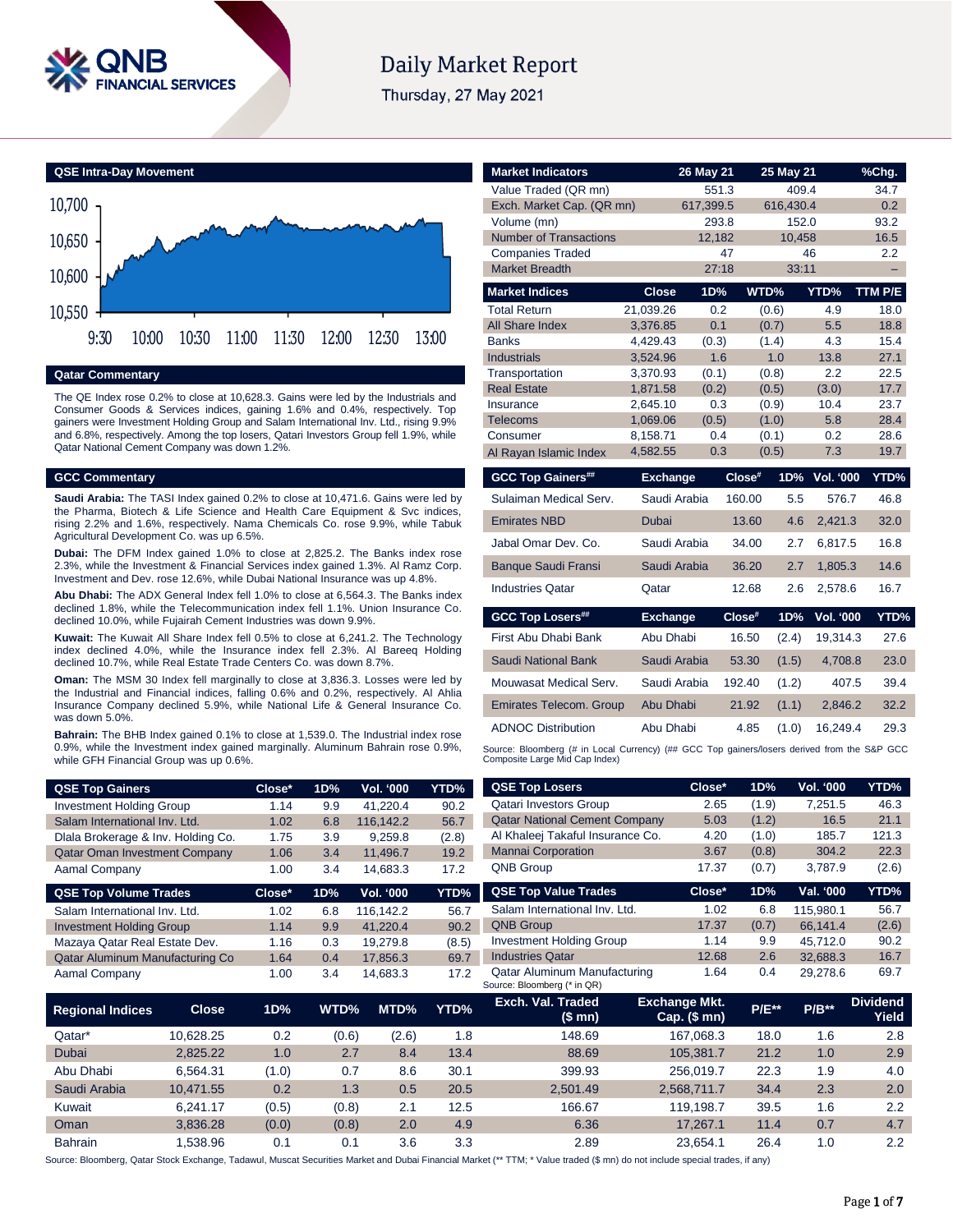#### **Qatar Market Commentary**

- The QE Index rose 0.2% to close at 10,628.3. The Industrials and Consumer Goods & Services indices led the gains. The index rose on the back of buying support from Qatari, GCC and Arab shareholders despite selling pressure from Foreign shareholders.
- Investment Holding Group and Salam International Inv. Ltd. were the top gainers, rising 9.9% and 6.8%, respectively. Among the top losers, Qatari Investors Group fell 1.9%, while Qatar National Cement Company was down 1.2%.
- Volume of shares traded on Wednesday rose by 93.2% to 293.8mn from 152.0mn on Tuesday. Further, as compared to the 30-day moving average of 249.0mn, volume for the day was 18.0% higher. Salam International Inv. Ltd. and Investment Holding Group were the most active stocks, contributing 39.5% and 14.0% to the total volume, respectively.

| <b>Overall Activity</b>        | Buy %* | Sell %*  | Net (QR)         |
|--------------------------------|--------|----------|------------------|
| Qatari Individuals             | 47.59% | 44.66%   | 16,134,918.0     |
| <b>Qatari Institutions</b>     | 11.35% | 13.74%   | (13, 160, 883.0) |
| Qatari                         | 58.94% | 58.40%   | 2,974,035.0      |
| <b>GCC Individuals</b>         | 0.41%  | 0.60%    | (1,021,296.6)    |
| <b>GCC</b> Institutions        | 1.36%  | 0.82%    | 2,955,920.0      |
| <b>GCC</b>                     | 1.77%  | 1.42%    | 1,934,623.4      |
| Arab Individuals               | 16.12% | 15.17%   | 5,231,355.9      |
| <b>Arab Institutions</b>       | 0.03%  | $0.00\%$ | 174,350.0        |
| Arab                           | 16.16% | 15.17%   | 5,405,705.9      |
| <b>Foreigners Individuals</b>  | 4.04%  | 4.63%    | (3,233,659.5)    |
| <b>Foreigners Institutions</b> | 19.10% | 20.39%   | (7,080,704.8)    |
| <b>Foreigners</b>              | 23.14% | 25.01%   | (10, 314, 364.4) |

Source: Qatar Stock Exchange (\*as a % of traded value)

#### **Global Economic Data**

| <b>Date</b> | <b>Market</b> | <b>Source</b>                           | <b>Indicator</b>                 | Period   | <b>Actual</b> | Consensus | <b>Previous</b> |
|-------------|---------------|-----------------------------------------|----------------------------------|----------|---------------|-----------|-----------------|
| 05/26       | US            | Mortgage Bankers Association            | <b>MBA Mortgage Applications</b> | $21-May$ | $-4.2%$       | $\equiv$  | $1.2\%$         |
| 05/26       | France        | <b>INSEE National Statistics Office</b> | <b>Consumer Confidence</b>       | May      | 97            | 97        | 95              |
| 05/26       | Japan         | Bank of Japan                           | <b>PPI Services YoY</b>          | Apr      | $.0\%$        | 0.9%      | 0.7%            |
|             |               |                                         |                                  |          |               |           |                 |

Source: Bloomberg (s.a. = seasonally adjusted; n.s.a. = non-seasonally adjusted; w.d.a. = working day adjusted)

## **News**

- **Qatar**
- **QAMC's joint venture 'Qatalum' signs agreement with General Electric to generate more sustainable and secure power –** Qatar Aluminum Manufacturing Company (QAMC), announced that QAMC's 50% owned joint venture 'Qatalum' signed an agreement with General Electric (GE) to provide five Advanced Gas Path (AGP) upgrade sets, maintenance services for a period of 15 years for equipment at its power plant and a suite of cyber-security solutions. The innovative AGP Gas Turbine solution is expected to enhance Qatalum's power output and improve plant efficiency, while increasing the availability of its gas turbines and lowering operational expenses by increasing the interval between their planned maintenance cycles. Importantly, the AGP solution will also reduce carbon dioxide emissions. The 15-year maintenance service agreement is an extension of the maintenance services agreement for the GE equipment at the Qatalum power plant, which has been maintained by GE since the plant was set up in 2010. GE will also provide a comprehensive suite of cyber-security solutions for a period of five years to address external and internal risks, including application and network security, data protection, change management, incident handling and response, data privacy, identity management and more. (QSE)
- **S&P: Qatar's government deficit-to-GDP ratio is expected to be lowest in GCC –** Qatar is slated to have the least government debt as a proportion of the GDP in the GCC, where the annual issuance is expected to be \$50bn amidst financing needs of \$355bn in 2021-24, according to Standard and Poor's (S&P), a global credit rating agency. Doha's government deficit is expected to be 1% of GDP, Oman (4%), Saudi Arabia (5%), Bahrain and the UAE (6%) and Kuwait (20%), S&P said in a report that focused on the central government balance, since it

is usually the largest part of governments' funding requirements. Expecting the aggregate GCC government deficit to fall sharply to about \$80bn in 2021 (5% of GDP) from \$143bn in 2020 (10% of GDP), it said nevertheless, the still high GCC sovereign deficits would result in continued balance sheet deterioration in most cases. Estimating that the government deficits to reach about \$355bn cumulatively between 2021 and 2024; the rating agency said about 60% of this relates to Saudi Arabia, the GCC's largest economy, followed by Kuwait with 25%, the UAE with 7%, and Oman with 4%. (Gulf-Times.com)

 **Minister discusses ways to boost Qatar-WTO cooperation –** Minister of Commerce and Industry and Acting Minister of Finance, HE Ali bin Ahmed Al Kuwari, met yesterday with Director-General of the World Trade Organization (WTO) HE Dr. Ngozi Okonjo-Iweala, through video conferencing. The discussions focused on methods to increase Qatari-WTO cooperation as well as strategies to support and promote it. During the meeting, the Minister praised the WTO Secretariat's efforts in carrying out Qatar's third trade policy review and expressed gratitude for the Secretariat's efforts in obtaining positive results through this process and allowing the State of Qatar to continue to meet its commitments. He noted that Qatar regards the WTO as one of the key pillars of connection and communication with diverse Member States, emphasizing the importance of working and cooperating together to keep the Organization as one of the world's key institutions. He also highlighted at the meeting that Qatar's continuing and dedicated participation in the WTO will contribute to the country's economic and social stability. Simultaneously, he stated that Qatar will continue to view its trade policy as one of the most important components in accomplishing its economic development goals. (Peninsula Qatar)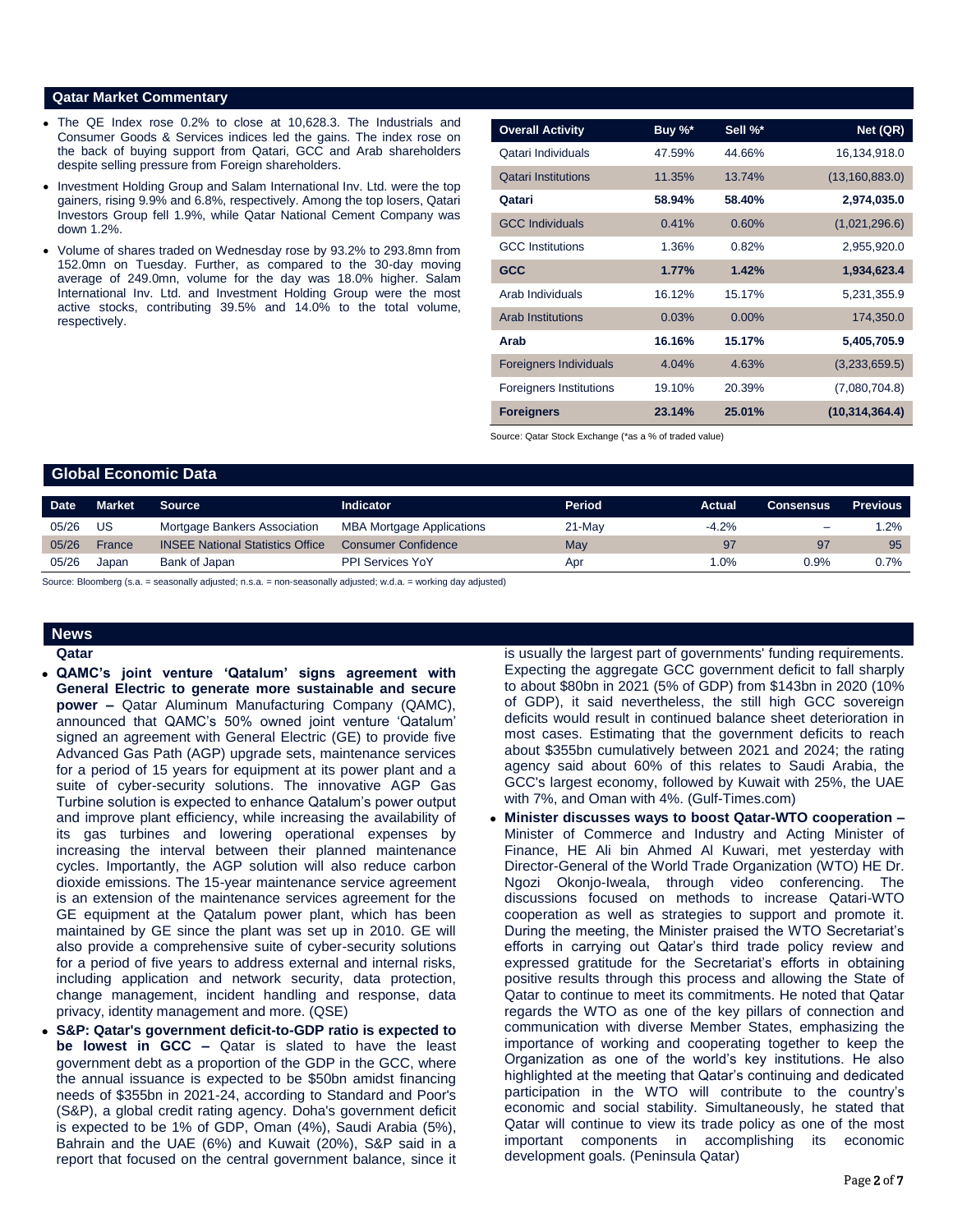- **Qatar aims to attract global ESG sensitive investments –** Qatar based panelists shed light on the opportunities and challenges in the field of ESG (Environmental, Social, and Governance) across the GCC banking sector. During the 'Banking on ESG' webinar organized by KPMG, they discussed whether it is a short-term phenomenon or will be here for longterm. In Qatar and the western region, we have seen a lot of activities around governance in last couple of years with new regulations and laws coming into play not only in banking sector but also in listed companies. COVID-19 has acted as a catalyst to speed up the adoption of ESG. Director and Head of Product and Marketing Development at QSE, Mohsin Mujtaba said: "ESG is very much on the agenda as ESG is capital driven agenda in Qatar and globally. If banks do not provide ESG disclosures to their investors and do not incorporate ESG practices in their operations, they will start to lose investment capital from the investors and that will drive the need for change of behavior. The sooner the banks embark on this journey the better it is. As for Qatar we do recognize we will not be the largest market in the region, but we want to be the investment destination of choice for ESG sensitive investments globally. (Peninsula Qatar)
- **Real estate trading volume exceeds QR447mn last week –** The total value of real estate transactions in the sales contracts registered with the Real Estate Registration Department of the Ministry of Justice between May 16 to 20, was QR447,286,477. The types of real estate traded included plots of land, houses, apartment buildings, residential complex, multi-use plots and commercial buildings. Most of the trading took place in the municipalities of Al Wakrah, Al Daayen, Doha, Al Rayyan, Doha, Al Khor, Al Dhakira, Umm Salal and Al Shamal. (Gulf-Times.com)
- **PwC, Microsoft join forces to accelerate digital transformation –** PwC and Microsoft are putting into effect their global alliance to accelerate digital transformation and cloud adoption in Qatar. The collaboration offers combined business insights and latest technology to help businesses across sectors increase their performance and resilience in pursuit of their digital transformation ambitions. Country Senior Partner and Consulting Leader at PwC Qatar, Bassam Hajhamad added: "As a leading Microsoft global partner with over 200 certified experts in the region, PwC leverages the power of Microsoft Azure, Dynamics 365 and Microsoft 365 to unlock potentials and use data to enable business transformation and solve our client's most important problems. This partnership results in a unique opportunity for the government, public and private entities and enterprises in Qatar to embark on their digital transformation journey with a trusted leader providing strategy-to-execution advisory services coupled with a familiar and easy-to-use technology and tool set from Microsoft." (Peninsula Qatar)
- **Cabinet nod for first phase of lifting of curbs from tomorrow –** The Cabinet which met with Prime Minister and Minister of Interior, HE Sheikh Khalid bin Khalifa bin Abdulaziz Al Thani in the chair announced that the first phase of gradual lifting of restrictions will begin from tomorrow, May 28. This decision is in line with an earlier announcement by the Supreme Committee for Crisis Management that the country will be opened in four phases. In this announcement, the Cabinet approved that government and private institutions and businesses will continue to work at half the capacity while the others work from home, except military, security and the health sector. The Cabinet also approved the opening of several sectors at 30% with many requiring vaccinated employees and customers to operate. (Peninsula Qatar)
- **QFFD financed projects worth \$530mn in 2020 –** Qatar Fund for Development (QFFD) announced yesterday that it funded

projects worth more than \$530mn during 2020 through humanitarian and development aid, which were distributed over several essential sectors, namely education, health, economic empowerment, infrastructure, and climate change. This came in the Fund's annual report for 2020, in which it reviewed the continuation of its efforts in support of development and relief issues in developing countries. (Peninsula Qatar)

- **QA to resume Málaga route from July 2 –** The key holiday destination of Málaga returns to Qatar Airways' route network as Spain begins to ease travel restrictions for tourists. Málaga is a firm favorite with holidaymakers around the world, and fully vaccinated travelers will soon be able to visit once again whilst also enjoying Qatar Airways' award-winning hospitality and service. Qatar Airways Group Chief Executive, HE Akbar Al Baker, said: "As the world begins to open up again, we at Qatar Airways stand ready to take the lead in supporting the global economic and social recovery as demonstrated by our support for tourism in Spain. Spain has always been a strategically important country for our airline, as reflected by our deep partnership with Iberia and steady rebuild of our Spain network.
- **Ashghal to construct region's largest electric charging station –** As part of the state's strategy to shift to clean energy, the Public Works Authority (Ashghal) has announced the beginning of installing 653 electric chargers and 713 inverters at 41 charging sites under construction for the Public Bus Infrastructure Programme. The facilities will serve the fleet of electric buses to operate according to the plan set by Ministry of Transport and Communications. Ashghal will build various electrical charging points inside and outside Doha and provide all electrical utilities and other necessary infrastructure to connect chargers with electrical transformers and power stations. Ashghal will construct the largest electric charging station in the region. High-efficiency solar cell shades will be established containing 10,720 solar panels that will generate 4 megawatts power per day. They will work alongside traditional sources (power station) to feed the energy needed to operate the project with highest standards and latest specifications. The station will also have 217 double gun electric charging devices for buses with a capacity of 150 kilowatts, in addition to five electric fast chargers for buses with a capacity of 300 kilowatts. (Qatar Tribune)
- **Lulu set to open region's biggest store in Bu Sidra –** Hypermarket giant LuLu Group is all set to open the region's biggest and largest hypermarket in Qatar, the Group's top official in the country has said. In an interview with Qatar Tribune recently, Lulu Group International Director, Mohamed Althaf said, "LuLu Group is going to open its biggest and the largest hypermarket in the region in the Bu Sidra area of Qatar. It's almost ready and we are expected to open it for the public in the next couple of months." Besides being the largest and the biggest in the region, Althaf said, the Bu Sidra hypermarket will have a number of new features making it one of the most developed and modern hypermarkets in the country. (Qatar Tribune)

### **International**

 **US says looking at Quad meeting in fall focused on infrastructure –** The US is looking to convene an in-person fall summit of leaders of the Quad countries - Australia, India and Japan - with a focus on infrastructure in the face of the challenge from China, President Joe Biden's Indo-Pacific policy coordinator said on Wednesday. Kurt Campbell said other countries were welcome to work with the Quad, which held a first virtual summit in March and pledged to work closely on COVID-19 vaccines, climate and security. "We want to look this fall to convene an in-person Quad and the hope will be to make a similar kind of engagement on infrastructure more generally,"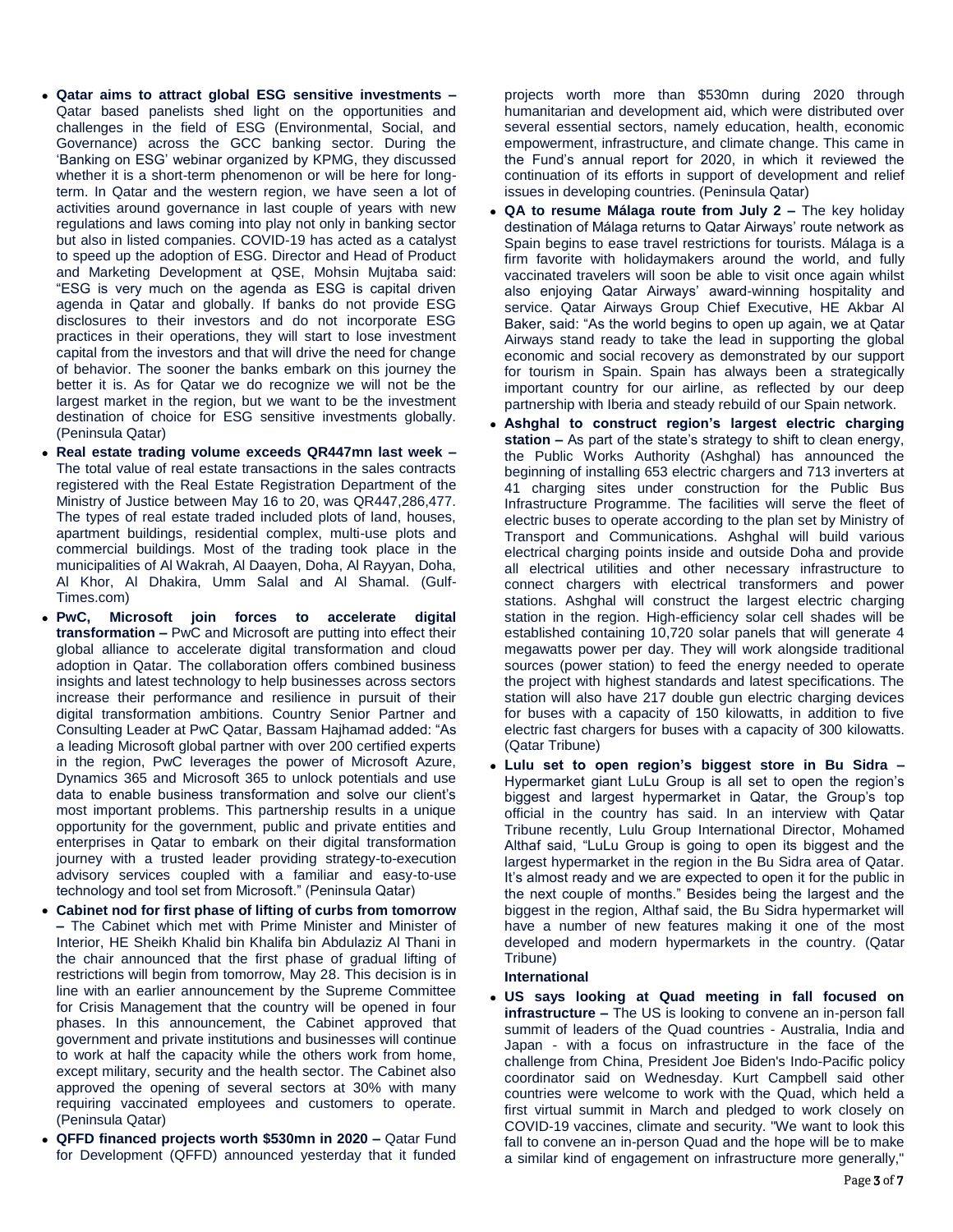Campbell told an online event hosted by Stanford University. "And I do want to underscore ... this is not a fancy club. If there are other countries that believe that they'd like to engage and work with us, the door will be open as we go forward," Campbell said. (Reuters)

- **US Mortgage applications decreased 4.2% from one week earlier –** US Mortgage applications decreased 4.2% from one week earlier, according to data from the Mortgage Bankers Association's (MBA) Weekly Mortgage Applications Survey for the week ending May 21, 2021. The Market Composite Index, a measure of mortgage loan application volume, decreased 4.2% on a seasonally adjusted basis from one week earlier. On an unadjusted basis, the Index decreased 4% compared with the previous week. The Refinance Index decreased 7% from the previous week and was 9% lower than the same week one year ago. The seasonally adjusted Purchase Index increased 2 percent from one week earlier. The unadjusted Purchase Index increased 1% compared with the previous week and was 4% lower than the same week one year ago. (MBA)
- **Japan cuts economic view in May on spending downgrade –** Japan slashed its overall economic view for the first time in three months in its economic report for May due to the impact on consumption and business conditions from a coronavirus state of emergency in major areas of the country. Authorities also repeated a warning to pay sufficient attention to the downside risk a resurgence in COVID-19 infections poses to the economic outlook. "The economy shows increased weakness in some parts, though it continued picking up amid severe conditions due to the coronavirus," the government said in the report. The government cut its assessment of the overall economy for the second time this year, after also doing so in February, which was its first downgrade in 10 months. Among its key economic elements, authorities lowered their view of private consumption, which makes up more than half of GDP. The government said private consumption was showing weakness especially centered on services spending, which was a notch lower than the previous assessment, when it said it remained weak. (Reuters)
- **Japan ruling party executive calls for \$239bn extra budget –** Japan's government is expected to compile an extra budget in October or November, senior ruling party lawmaker, Kozo Yamamoto said on Wednesday, calling for spending of around \$239bn to cushion the economic blow from the COVID-19 pandemic. Yamamoto, a political heavyweight close to former Prime Minister, Shinzo Abe, also urged the Bank of Japan to ramp up asset buying to weaken the yen further and help the export-reliant economy. "The BOJ must do more because Japan appears to be sliding back to deflation. Instead, the BOJ is stealth tapering asset purchases," Yamamoto told Reuters in an interview. "The BOJ should seek to weaken the yen more" by boosting government bond purchases and looking for new assets to buy such as municipal and foreign bonds, he said. (Reuters)
- **China's industrial profits growth slows in April amid high commodity prices –** Earnings at China's industrial firms grew at a slower pace in April, with high commodity prices and weaker performance in the consumer goods sector limiting overall profitability from manufacturing. Profits at China's industrial firms rose 57% year-on-year in April to 768.63bn Yuan, down from 92.3% in March, data from the National Bureau of Statistics (NBS) showed on Thursday. For the January-April period, industrial firms' profits grew 106% from the same period a year earlier to 2.59tn Yuan. "The improvement of corporate performance is still uneven," said NBS official Zhu Hong in a statement accompanying the data. "The profitability of some consumer goods industries has not yet recovered to pre-

epidemic levels; coupled with the high prices of bulk commodities, this has increased the pressure on the production and operation of midstream and downstream industries." Chemical products and metals processing firms recorded some of the highest year-on-year profit increases over the first four months, according to NBS data, recovering from the COVID-19 induced slump in economic activity in the same period last year. (Reuters)

 **World Bank says Russia's economic recovery gaining pace –** The World Bank has lifted its forecasts for 2021 economic growth in Russia, noting signs of improvement in the labor market, but said planned fiscal consolidation may hamper the expansion, the global body said on Wednesday. After shrinking by 3% in 2020 under pressure from the COVID-19 pandemic and a drop in oil prices, the Russian economy is on track to rebound this year amid a global roll-out of vaccines and recovering demand. In a new report, the World Bank said it now expects Russia's gross domestic product to grow by 3.2% in 2021 and at the same pace in 2022 versus 2.9% and 3.2%, respectively, that it forecast in March. "This is the baseline scenario of gradual decline in new COVID-19 infections," the World Bank said in a report. The World Bank said Russia has space for a more gradual fiscal consolidation than planned, warning of pronounced output losses from a decline in government spending. Even though Russia's economic contraction in 2020 was the deepest in 11 years, Russia performed better than the world economy that shrank by 3.8%. (Reuters)

### **Regional**

- **S&P: Gulf 2021 deficits to fall to \$80bn on higher oil –** Budget deficits of the six GCC countries are expected to drop sharply this year, supported by higher oil prices, fiscal consolidation and a rebound in economic output as coronavirus measures are eased, S&P Global Ratings said. The aggregate deficits of the central governments of the GCC are expected at about \$80 billion this year from \$143bn in 2020, S&P said in a report on Wednesday. "Nevertheless, still-high GCC central government deficits will result in continued balance sheet deterioration in most cases," S&P said. But it noted that, with the exception of Kuwait and Bahrain, the countries' budgetary performance was stronger than in 2016 - the prior oil price crash. The Gulf was hammered by the double shock of a historic crash in oil prices last year as well as the economic impact of the coronavirus pandemic and related health safety measures. Higher oil prices, while supportive for GCC sovereign ratings, have in the past derailed consolidation reforms and therefore led to higher spending or delays in planned fiscal reforms, S&P said. "Many Gulf states have shown spending restraint in response to the double external shocks of 2020 (and some) have also made inroads to diversifying their government revenue streams away from hydrocarbons," S&P said. Saudi Arabia tripled a value-added tax last year to boost state finances hurt by the coronavirus crisis and lower oil revenues, while Oman introduced VAT for the first-time last month. "We expect fiscal deficits will reduce over 2021-2022 and widen again in 2023-2024 given our oil price assumptions, as well as the gradual tapering of oil production cuts in line with the May 2021 OPEC+ agreement," the ratings agency said. (Reuters)
- **Saudi oil exports in March rise to SR52.3bn –** The value of Saudi Arabia's oil exports in March rose by 75% YoY to SR52.3bn, official data showed on Wednesday. Non-oil exports increased by 42.9% to SR22.4bn, the General Authority for Statistics said. Crude exports accounted for 70% of total exports, it said. Saudi Arabia, the world's top oil exporter, suffered last year as the pandemic hit energy demand and therefore its state coffers. The value of monthly oil exports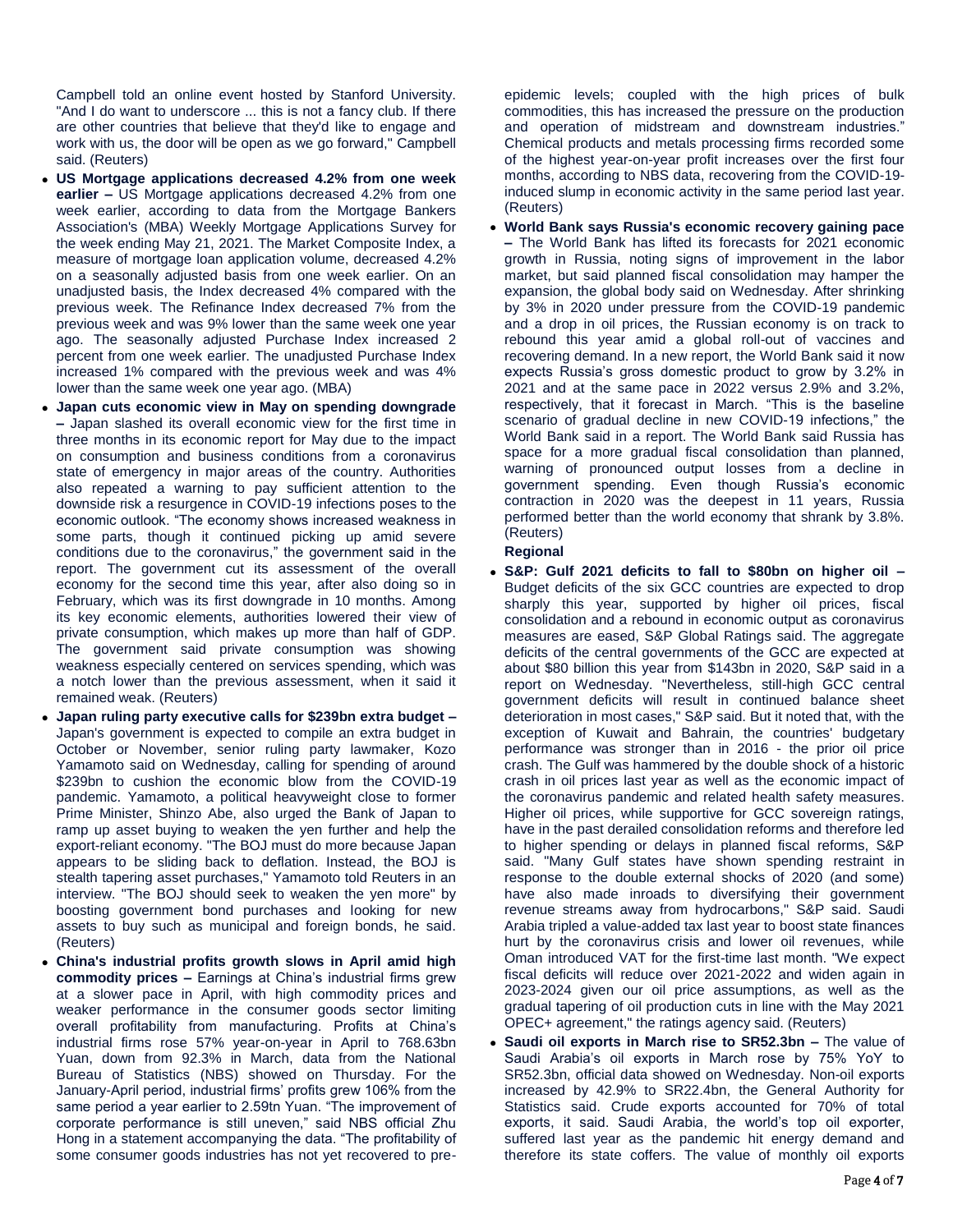however started increasing late last year and in January topped SR53bn, as oil prices recovered. China remained Saudi Arabia's main trading partner in March, with exports amounting to SR14.3bn and imports of SR9.4bn, the statistics authority said. (Reuters)

- **Saudi Arabia's exports increase 64% in March –** Saudi Arabia's overall merchandise exports grew by 64% to SR74.7bn in March 2021 from SR45.6bn in the same month last year, according to official data on Wednesday. The annual increase mainly resulted from oil exports, which surged by 75% or SR22.4bn last March. During the month, oil exports represented 70% of Saudi Arabia's overall exports, compared with 65.6% in March 2020. On a monthly basis, the overall exports increased by 13.6% or SR8.9bn when compared to February. (Zawya)
- **Saudi Jeddah port eyes overseas deals after wealth fund backing –** The operator of Saudi Arabia's Red Sea Gateway Terminal (RSGT) is looking to invest in ports in Africa and the Middle East, following backing from the kingdom's sovereign wealth fund. The RSGT plans to invest in at least three international ports in the next five years, with each investment totaling as much as \$500mn, port Chief, Jens Floe said. It is also aiming to spend up to \$1.7bn developing its main port in Jeddah on the Red Sea, as well as potentially investing in other Saudi ports. Saudi Arabia's Public Investment Fund and Cosco Shipping Ports bought a stake in RSGT in January, valuing the port operator at about \$880mn. The wealth fund is leading a strategy to turn the kingdom into a transport and logistics hub and support local companies looking to export products. The pandemic has also led to a renewed focus on food security in the region, where the desert environment means many countries rely on agricultural imports. "Adding Cosco and PIF as shareholders will really accelerate our domestic and our international growth plans," Floe said in an interview. He said investments may come in rail and dry ports, and emerging market terminals in "less mature and less organized ports." (Gulf-Times.com)
- **Saudi Arabia to resume tourist visas very soon, official says –** Saudi Arabia plans to resume tourist visas very soon after suspending them months ago because of the coronavirus, a Saudi official said Wednesday. The Kingdom is also working with other Middle Eastern and European nations on a unified protocol to facilitate travel, the official said, speaking on condition of anonymity to discuss plans that have not been made public. Encouraging foreign tourism is a key factor in the Kingdom's efforts to reduce its reliance on oil. In September 2019, it threw open its borders after having long been one of the hardest countries in the world to visit unless coming on a pilgrimage. It wants the sector to contribute 10% of gross domestic product by 2030, but the virus has crimped those plans. After limiting incoming tourism in February 2020, authorities suspended all incoming and outgoing travel to try to contain the virus's spread. (Bloomberg)
- **Commercial Bank of Dubai's outlook remains Negative by Moody's –** Commercial Bank of Dubai's outlook remains negative by Moody's. (Bloomberg)
- **ADNOC raises \$1.64bn with exchangeable bonds, distribution unit shares –** Abu Dhabi National Oil Company (ADNOC) said it raised \$1.64bn by issuing exchangeable bonds and additional shares to investors in its listed retail unit ADNOC Distribution on Wednesday. It issued about \$1.2bn in senior unsecured bonds due in 2024, with a 0.7% annual coupon, exchangeable into existing common shares of ADNOC Distribution. Alongside the transaction, ADNOC offered 375mn shares in ADNOC Distribution to eligible institutional investors through a book building process. The combined offering was placed at a blended price of AED4.82 per share, ADNOC said in

a statement, adding that it was covered in less than one hour and that there was significant demand from regional and international investors. The deal could increase the free float of ADNOC Distribution to 30% assuming the exchangeable bonds are exchanged and settled in shares, it said. The exchangeable bonds were issued at an issue price of 100% and will be exchangeable into existing shares at an exchange price of AED5.01 under certain conditions, it added. This will enable "ADNOC to further unlock and monetize significant value from its assets, whilst also increasing the free float of ADNOC Distribution, boosting liquidity in its shares and diversifying its shareholder base," the company had said in an earlier statement. (Reuters)

- **Fitch rates ADNOC's upcoming senior unsecured exchangeable bonds 'AA(EXP)' –** Fitch Ratings has assigned Abu Dhabi National Oil Company's (ADNOC) upcoming exchangeable bonds an expected senior unsecured 'AA(EXP)' rating. The bonds are rated in line with ADNOC's Long-Term Issuer Default Rating (IDR) of 'AA', which has a Stable outlook, as they will rank pari passu with all unsecured and unsubordinated obligations of the issuer. The bonds are exchangeable at the option of the bondholders, and ADNOC has the right to either deliver shares in ADNOC Distribution (listed on the Abu Dhabi Securities Exchange) or to pay a cash alternative amount. Fitch will treat the exchangeable bonds as 100% debt. The final rating is contingent on the receipt of final documents conforming materially to information already provided. ADNOC is the national oil company of the Emirate of Abu Dhabi (AA/Stable) and one of the largest oil producers globally. Its 'AA' IDR is constrained by the sovereign's due to the strong ties between the company and the emirate, in line with Fitch's Government-Related Entities (GRE) Rating Criteria and Parent and Subsidiary Linkage (PSL) Rating Criteria. Fitch assesses ADNOC's Standalone Credit Profile (SCP) at 'aa+', which reflects the company's high upstream production and vast oil reserves; very low cost of production; integration into downstream operations; conservative financial policies and low leverage. (Bloomberg)
- **Abu Dhabi Islamic Bank funds Rasmala's UK property acquisition –** Abu Dhabi Islamic Bank (ADIB) has provided structured Islamic financing worth GBP28.6mn to Rasmala Long Income Fund to support its acquisition of a supermarket investment in the UK. The property, which was constructed in 2012, is leased to supermarket chain Tesco Stores Limited. The 25-year lease has nearly 16 years remaining and yields a rent of GBP1.46mn per annum which is subject to five yearly indexlinked upwards only rent reviews, according to ADIB. Rasmala Long Income Fund has a diversified portfolio of real estate assets covering the UK, Europe and North America with a current net asset value in excess of \$250mn. The fund is managed by Rasmala Investment Bank Limited which is regulated by the Dubai Financial Services Authority. Rasmala Long Income Fund was advised by Eversheds and ADIB was advised by CMS Cameron McKenna Nabarro Olswang LLP and Collas Crill. (Zawya)
- **Agthia to join MSCI Small Cap EM Index –** Abu Dhabi-based food and beverage company Agthia said on Wednesday it will join Morgan Stanley Capital International's (MSCI) Small Cap Emerging Markets index from May 27. The disclosure was made to the Abu Dhabi Securities Exchange, where its stock trades. The index includes small cap companies across 27 emerging markets countries. With 2,334 constituents, it covers approximately 29% of the free float-adjusted market capitalization in each country, as of April 30, 2021. (Zawya)
- **IHC unit completes acquisition of Murban Energy Limited –** Alpha Dhabi Holding, a unit of International Holding Co. (IHC),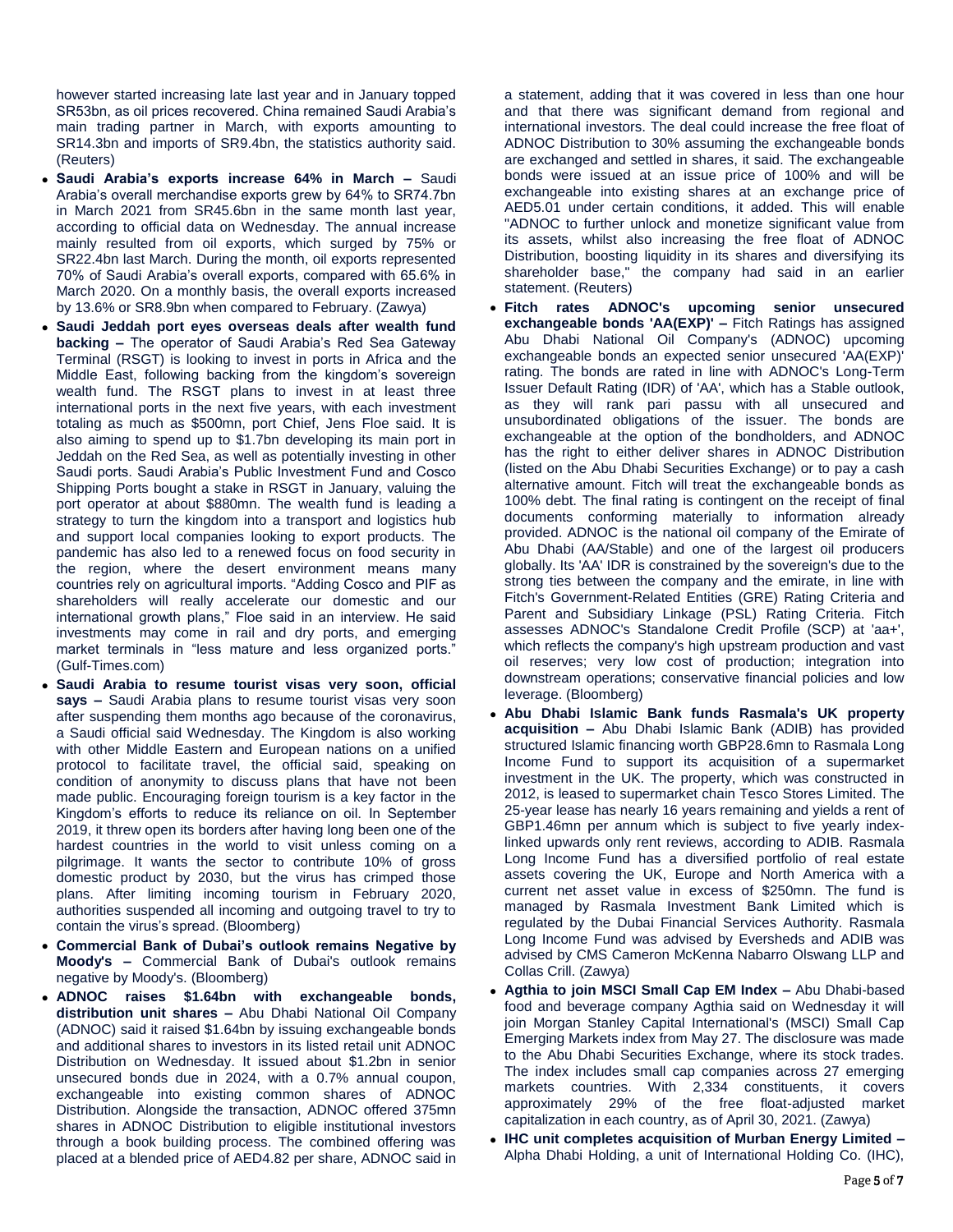has completed acquisition of privately-owned Murban Energy Limited. Based in Abu Dhabi, Murban Energy is an investment company primarily involved in the hospitality sector with an estimated value of approximately AED1.7bn, according to statement. (Bloomberg)

 **Bahrain sells BHD35mn 182-day bills; bid-cover at 3.62x –** Bahrain sold BHD35mn 182-day bills due on November 28. Investors offered to buy 3.62 times the amount of securities sold. The bills were sold at a price of 99.162, have a yield of 1.67% and will settle on May 30. (Bloomberg)